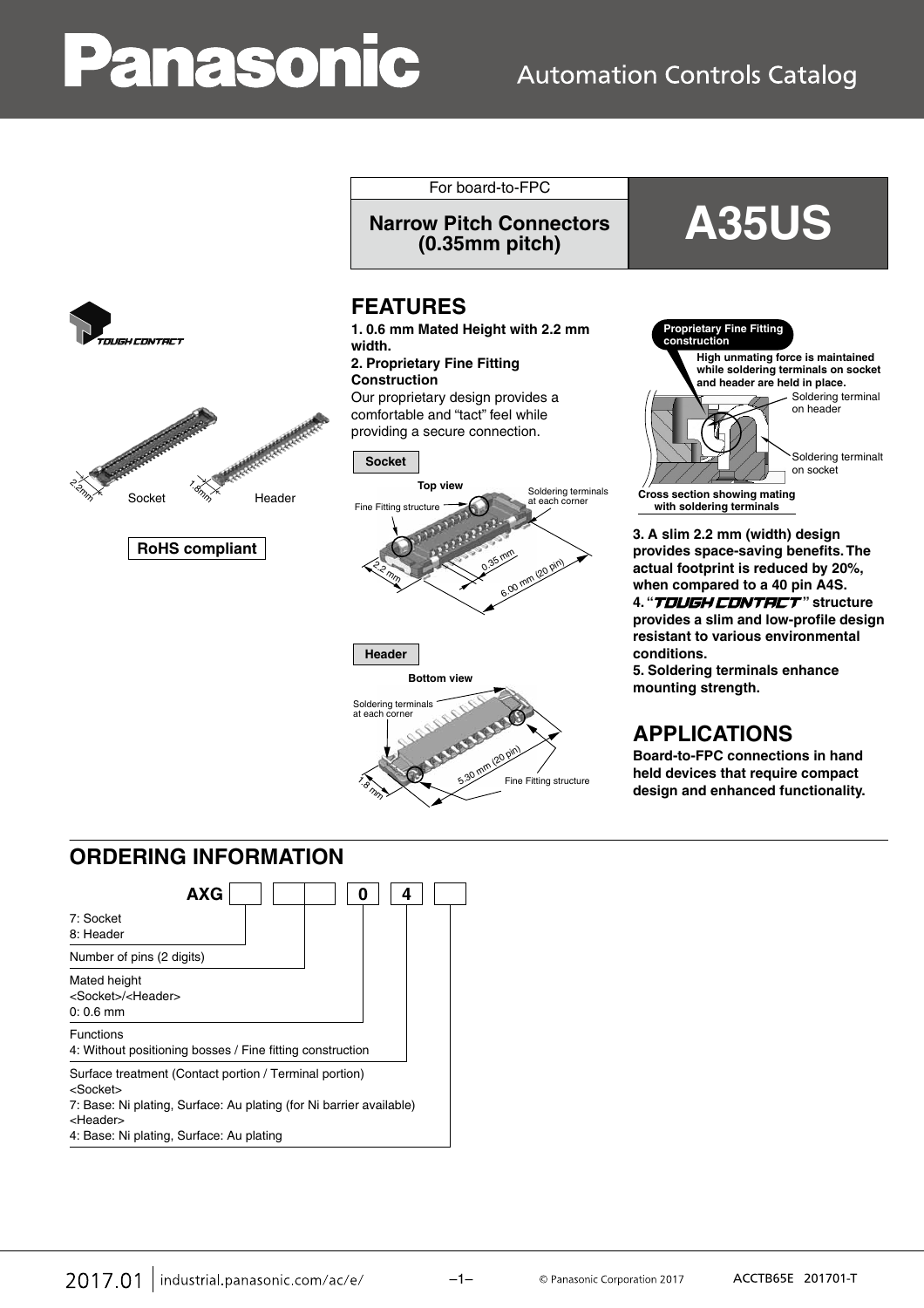## **PRODUCT TYPES**

| Mated height      | Number of pins |           | Part number | Packing               |               |  |
|-------------------|----------------|-----------|-------------|-----------------------|---------------|--|
|                   |                | Socket    | Header      | Inner carton (1-reel) | Outer carton  |  |
|                   | 10             | AXG710047 | AXG810044   |                       |               |  |
|                   | 12             | AXG712047 | AXG812044   |                       | 20,000 pieces |  |
|                   | 16             | AXG716047 | AXG816044   |                       |               |  |
|                   | 20             | AXG720047 | AXG820044   |                       |               |  |
|                   | 24             | AXG724047 | AXG824044   |                       |               |  |
| 0.6 <sub>mm</sub> | 30             | AXG730047 | AXG830044   | 10,000 pieces         |               |  |
|                   | 34             | AXG734047 | AXG834044   |                       |               |  |
|                   | 40             | AXG740047 | AXG840044   |                       |               |  |
|                   | 44             | AXG744047 | AXG844044   |                       |               |  |
|                   | 50             | AXG750047 | AXG850044   |                       |               |  |
|                   | 60             | AXG760047 | AXG860044   |                       |               |  |

Notes: 1. Order unit:

For volume production: 1-inner carton (1-reel) units

For samples, please contact our sales office. 2. Please contact us for connectors having a number of pins other than those listed above.

## **SPECIFICATIONS**

#### **1. Characteristics**

|                                                                      | Item                                                  | Specifications                                                                                             |                                                                                                |                                                                                                                       | Conditions                                              |  |  |
|----------------------------------------------------------------------|-------------------------------------------------------|------------------------------------------------------------------------------------------------------------|------------------------------------------------------------------------------------------------|-----------------------------------------------------------------------------------------------------------------------|---------------------------------------------------------|--|--|
|                                                                      | Rated current                                         | 0.30A/pin contact (Max. 5 A at total pin contacts)                                                         |                                                                                                |                                                                                                                       |                                                         |  |  |
|                                                                      | Rated voltage                                         | 60V AC/DC                                                                                                  |                                                                                                |                                                                                                                       |                                                         |  |  |
| Electrical<br>characteristics                                        | Dielectric strength                                   | 150V AC for 1 min.                                                                                         |                                                                                                | No short-circuiting or damage at a detection current of 1 mA<br>when the specified voltage is applied for one minute. |                                                         |  |  |
|                                                                      | Insulation resistance                                 | Min. 1,000 $M\Omega$ (initial)                                                                             |                                                                                                | Using 250V DC megger (applied for 1 min.)                                                                             |                                                         |  |  |
|                                                                      | Contact resistance                                    | Max. 90 $m\Omega$                                                                                          |                                                                                                | Based on the contact resistance measurement method<br>specified by JIS C 5402.                                        |                                                         |  |  |
|                                                                      | Composite insertion force                             | Max. 1.300N/pin contact $\times$ pin contacts (initial)                                                    |                                                                                                |                                                                                                                       |                                                         |  |  |
| Mechanical                                                           | Composite removal force                               | Min. 0.215N/pin contact $\times$ pin contacts                                                              |                                                                                                |                                                                                                                       |                                                         |  |  |
| characteristics                                                      | Contact holding force<br>(Socket contact)             | Min. 0.20N/pin contact                                                                                     |                                                                                                | Measuring the maximum force.<br>As the contact is axially pull out.                                                   |                                                         |  |  |
|                                                                      | Ambient temperature                                   | $-55^{\circ}$ C to $+85^{\circ}$ C                                                                         |                                                                                                | No icing or condensation.                                                                                             |                                                         |  |  |
|                                                                      | Soldering heat resistance                             | Peak temperature: 260°C or less (on the surface of<br>the PC board around the connector terminals)         | Infrared reflow soldering                                                                      |                                                                                                                       |                                                         |  |  |
|                                                                      |                                                       | 300°C within 5 sec. 350°C within 3 sec.                                                                    | Soldering iron                                                                                 |                                                                                                                       |                                                         |  |  |
|                                                                      | Storage temperature                                   | $-55^{\circ}$ C to +85 $^{\circ}$ C (product only)<br>$-40^{\circ}$ C to +50 $^{\circ}$ C (emboss packing) | No icing or condensation.                                                                      |                                                                                                                       |                                                         |  |  |
|                                                                      | Thermal shock resistance<br>(header and socket mated) |                                                                                                            |                                                                                                | Conformed to MIL-STD-202F, method 107G                                                                                |                                                         |  |  |
|                                                                      |                                                       |                                                                                                            | Order                                                                                          | Temperature $(^{\circ}C)$                                                                                             | Time (minutes)                                          |  |  |
|                                                                      |                                                       | 5 cycles,<br>insulation resistance min. $100M\Omega$ ,                                                     | $\mathbf{1}$                                                                                   | $-550_{3}$                                                                                                            | 30                                                      |  |  |
| Environmental                                                        |                                                       |                                                                                                            | $\overline{2}$                                                                                 | $\mathcal{L}$                                                                                                         | Max. 5                                                  |  |  |
| characteristics                                                      |                                                       | contact resistance max. $90 \text{m}\Omega$                                                                | 3<br>$\overline{\mathbf{A}}$                                                                   | $85^{+3}_{-0}$                                                                                                        | 30                                                      |  |  |
|                                                                      |                                                       |                                                                                                            |                                                                                                | - (                                                                                                                   | Max. 5                                                  |  |  |
|                                                                      |                                                       |                                                                                                            |                                                                                                | $-55-3$                                                                                                               |                                                         |  |  |
|                                                                      | Humidity resistance<br>(header and socket mated)      | 120 hours, insulation resistance min. 100 $M\Omega$ ,<br>contact resistance max. $90 \text{m}\Omega$       | Conformed to IEC60068-2-78<br>Bath temperature 40°C±2°C,<br>humidity 90% to 95% R.H.           |                                                                                                                       |                                                         |  |  |
| Saltwater spray resistance<br>24 hours.<br>(header and socket mated) |                                                       | insulation resistance min. 100 $M\Omega$ ,<br>contact resistance max. $90 \text{m}\Omega$                  |                                                                                                | Conformed to IEC60068-2-11<br>Bath temperature 35°C±2°C,<br>saltwater concentration 5%±1%                             |                                                         |  |  |
|                                                                      | $H2S$ resistance<br>(header and socket mated)         | 48 hours, contact resistance max. $90m\Omega$                                                              | Bath temperature 40°C±2°C.<br>gas concentration 3 ppm $\pm 1$ ppm,<br>humidity 75% to 80% R.H. |                                                                                                                       |                                                         |  |  |
| Lifetime<br>characteristics                                          | Insertion and removal life                            | 30 times                                                                                                   | hours                                                                                          |                                                                                                                       | Repeated insertion and removal speed of max. 200 times/ |  |  |
| Unit weight                                                          |                                                       | 60 pin contacts Socket: 0.02q Header: 0.01q                                                                |                                                                                                |                                                                                                                       |                                                         |  |  |

#### **2. Material and surface treatment**

| Part name           | <b>Material</b>        | Surface treatment                                                                                                                                                                                                                                                                                                                                                                                              |  |  |  |  |
|---------------------|------------------------|----------------------------------------------------------------------------------------------------------------------------------------------------------------------------------------------------------------------------------------------------------------------------------------------------------------------------------------------------------------------------------------------------------------|--|--|--|--|
| Molded<br>portion   | LCP resin<br>(UL94V-0) |                                                                                                                                                                                                                                                                                                                                                                                                                |  |  |  |  |
| Contact and<br>Post | Copper alloy           | Contact portion: Base: Ni plating, Surface: Au plating<br>Terminal portion: Base: Ni plating, Surface: Au plating (except the terminal tips)<br>The terminals close to the portion to be soldered have nickel barriers (exposed nickel portions).<br>Soldering terminals: Sockets: Base: Ni plating, Surface: Pd+Au flash plating (except the terminal tips)<br>Headers: Base: Ni plating, Surface: Au plating |  |  |  |  |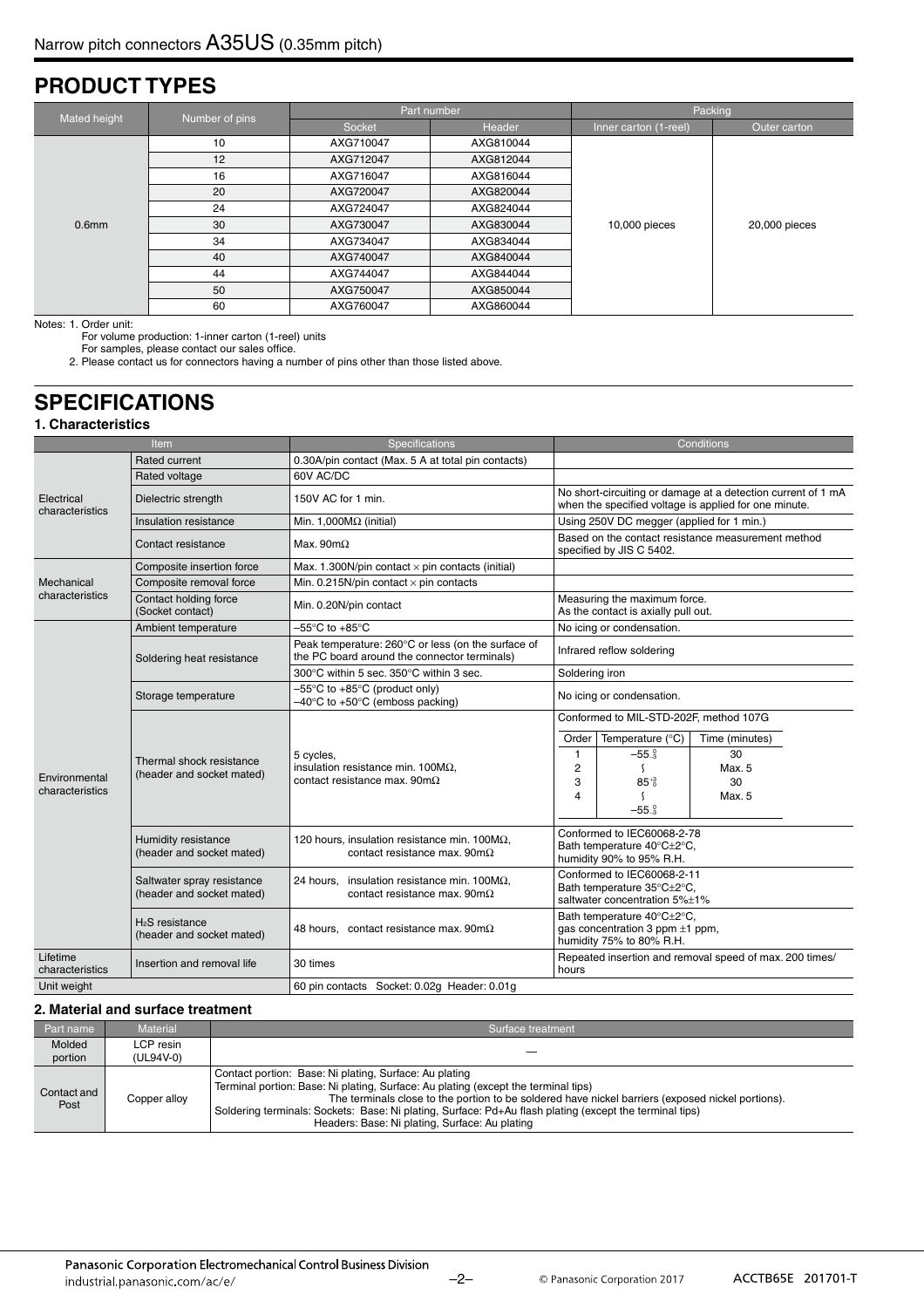#### **DIMENSIONS** (Unit: mm) **Socket (Mated height: 0.6 mm)**

The CAD data of the products with a **CAD Data** mark can be downloaded from: http://industrial.panasonic.com/ac/e/

#### **CAD Data**



Note: Since soldering terminals are built into the body, the Y and Z parts are connected electrically.



## Dimension table (mm)

| Number of pins/<br>dimension | A     | B     | C     |
|------------------------------|-------|-------|-------|
| 10                           | 3.55  | 1.40  | 3.17  |
| 12                           | 3.90  | 1.75  | 3.52  |
| 16                           | 4.60  | 2.45  | 4.22  |
| 20                           | 5.30  | 3.15  | 4.92  |
| 24                           | 6.00  | 3.85  | 5.62  |
| 30                           | 7.05  | 4.90  | 6.67  |
| 34                           | 7.75  | 5.60  | 7.37  |
| 40                           | 8.80  | 6.65  | 8.42  |
| 44                           | 9.50  | 7.35  | 9.12  |
| 50                           | 10.55 | 8.40  | 10.17 |
| 60                           | 12.30 | 10.15 | 11.92 |

10 4.25 1.40 3.45 12 4.60 1.75 3.80 16 5.30 2.45 4.50 20 6.00 3.15 5.20 24 6.70 3.85 5.90 30 7.75 4.90 6.95 34 8.45 5.60 7.65 40 9.50 6.65 8.70 44 10.20 7.35 9.40 50 11.25 8.40 10.45 60 13.00 10.15 12.20

General tolerance: ±0.2

#### **Socket and Header are mated**

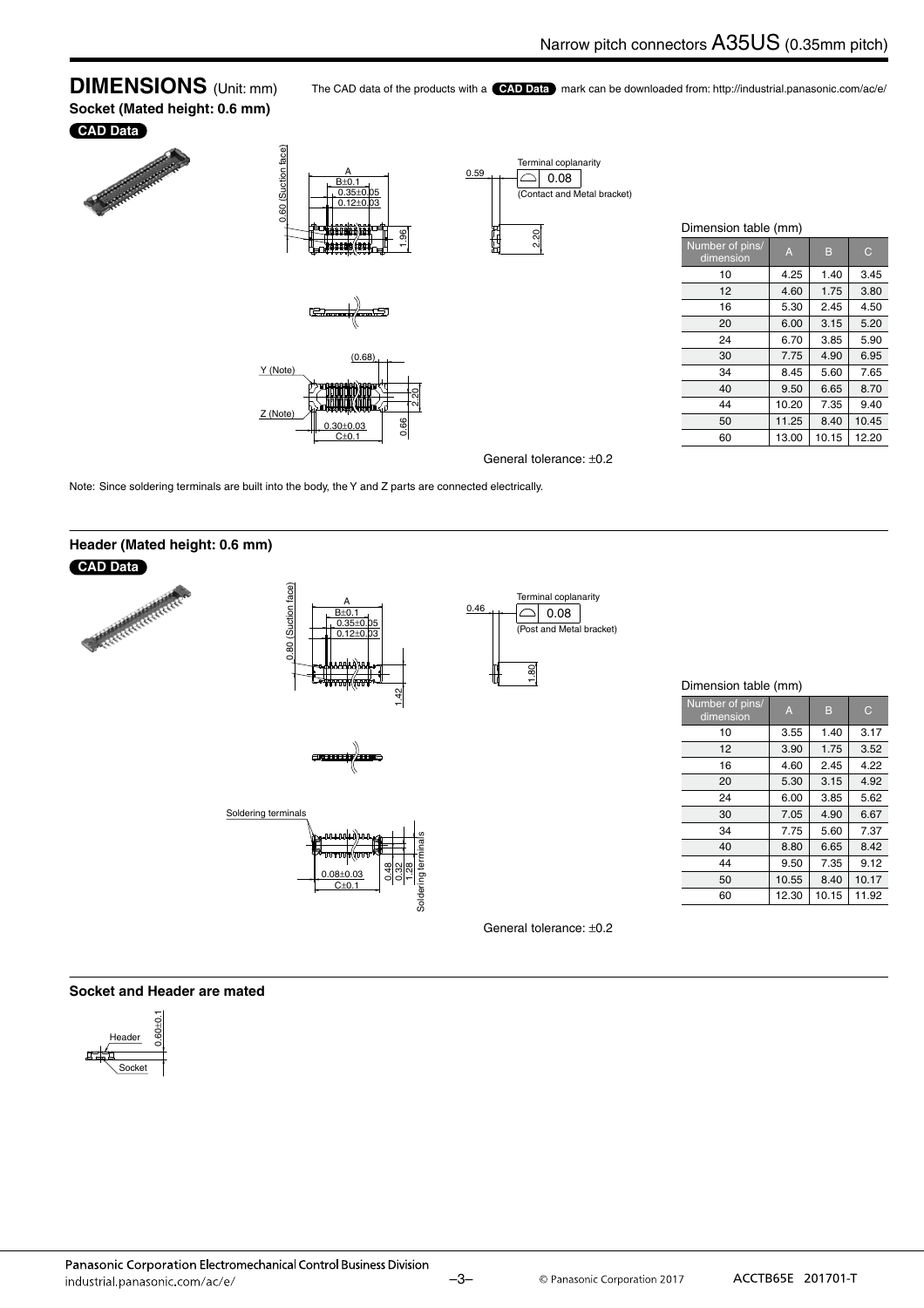## **EMBOSSED TAPE DIMENSIONS** (Unit: mm)

#### **• Specifications for taping**

(In accordance with JIS C 0806-3:1999. However, not applied to the mounting-hole pitch of some connectors.)

#### Tape I  $(A_{-0.1}^{+0.3})$ (B)  $(1.75)$ Leading direction after packaging Leading direction after packaging  $(2.0)$   $(4.0)$ 4.0  $\lesssim$  $^{*o}$ 0 dia.

#### **• Specifications for the plastic reel**

(In accordance with EIAJ ET-7200B.)



#### **• Dimension table** (Unit: mm)

| <b>Type/Mated height</b> | Number of pins | Type of taping |      |      |      | Quantity per reel |
|--------------------------|----------------|----------------|------|------|------|-------------------|
| Socket                   | Max. 30        | Tape I         | 16.0 | 7.5  | 17.4 | 10,000            |
|                          | 34 to 60       | Tape I         | 24.0 | 11.5 | 25.4 | 10,000            |
| Header                   | Max. 34        | Tape I         | 16.0 | 7.5  | 17.4 | 10,000            |
|                          | 40 to 60       | Tape I         | 24.0 | 11.5 | 25.4 | 10,000            |

#### **• Connector orientation with respect to embossed tape feeding direction**

| Type \<br><b>Direction</b><br>of tape progress |                                                                      | Common for A35US                                                                             |
|------------------------------------------------|----------------------------------------------------------------------|----------------------------------------------------------------------------------------------|
|                                                | Socket                                                               | Header                                                                                       |
|                                                | <u>, 19888888888888 (198888 )</u><br><del>,8888888888888898888</del> | <u>ᡔᢑ᠊ᡯᡯᡯᡯᡯᡯᡯᡯᡯᡯᡯᡯᡯᡯᡏᠷᡏᡏᡏᡏᡏᡏᡏᡏᡏ</u> ᡂ<br>╚ <del>╺╺╣┪┪┪┪┪┪┪┪┪┪┪┪┪┪┪┪┪┪┪</del>                 |
|                                                |                                                                      | Note: There is no indication on this product regarding top-bottom or left-right orientation. |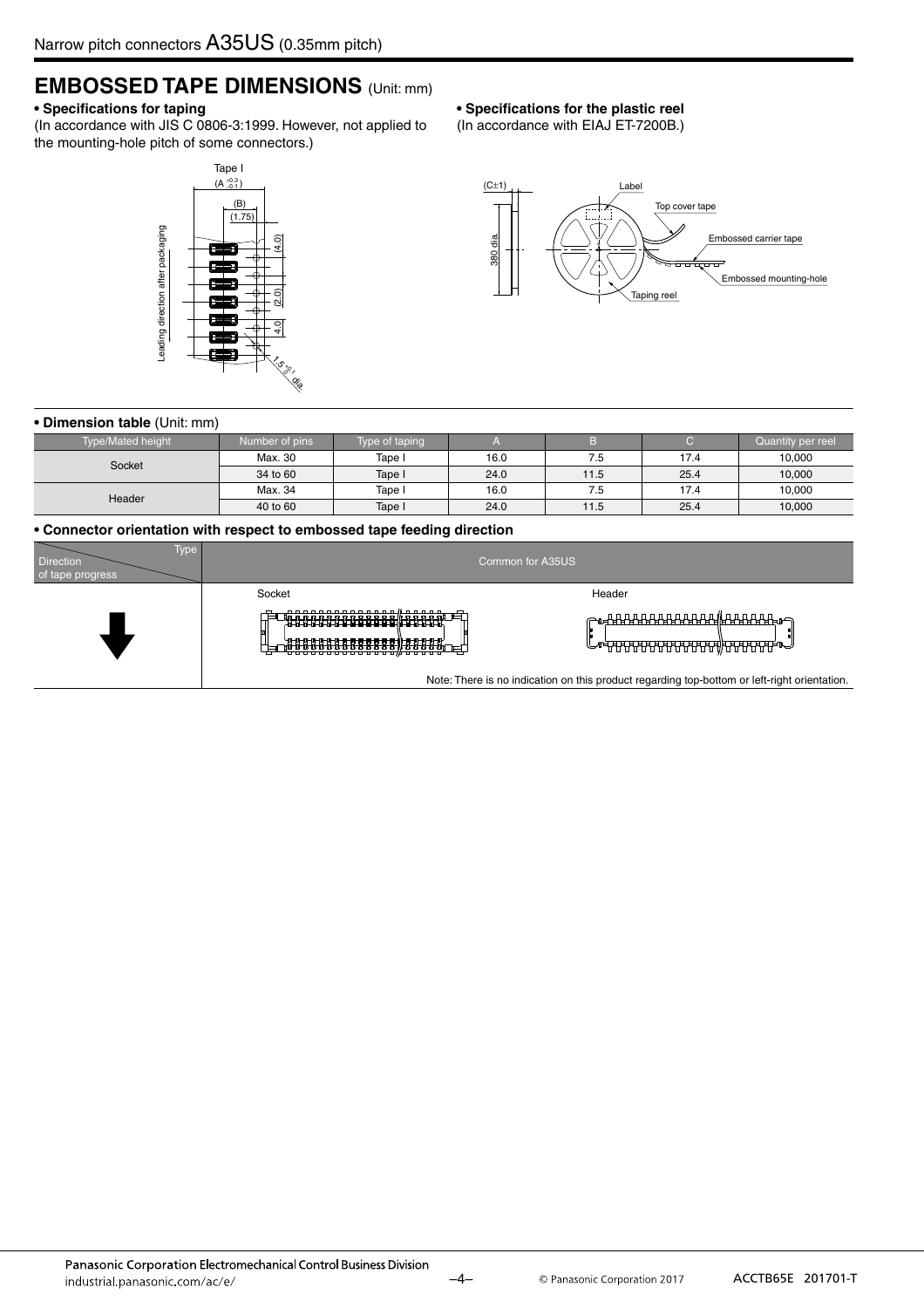#### For board-to-FPC

## **inspection usage (0.35mm pitch)**

## **A35US Connectors for**



#### **FEATURES**

**1. 3,000 mating and unmating cycles 2. Same external dimensions and foot pattern as standard type. 3. Improved mating**

Insertion and removal easy due to a is made possible by a simple locking structure design.

#### **APPLICATIONS**

Ideal for module unit inspection and equipment assembly inspection Note: Mating retention force cannot be warranted. Please avoid using for applications other

**RoHS compliant**

## **TABLE OF PRODUCT TYPES**

#### ✩: Available for sale

| <b>Service</b><br>_<br>\ name<br><u>roquet</u> | Number of pins |                               |                      |    |    |    |    |    |    |        |    |
|------------------------------------------------|----------------|-------------------------------|----------------------|----|----|----|----|----|----|--------|----|
| <b>A35US</b>                                   | י<br>л.        | $\overline{10}$<br>. <u>.</u> | $\overline{a}$<br>ıc | 20 | 24 | 30 | 34 | 40 | 44 | 50     | 60 |
| for inspection                                 | دمه            |                               |                      |    |    |    |    |    |    | $\sim$ |    |

Notes: 1. Please inquire about number of pins other than those shown above.

2. Please inquire with us regarding availability.

3. Please keep the minimum order quantities no less than 50 pieces per lot.

4. Please inquire if further information is needed.

## **PRODUCT TYPES**

|                                                           |  | $2n + 1$            | .      |                                      | Do P                                |
|-----------------------------------------------------------|--|---------------------|--------|--------------------------------------|-------------------------------------|
|                                                           |  | 'WO.                | .      |                                      | . .                                 |
| Witr.<br>Socket<br>t nocitioning<br>hooper<br>しつつこ<br>www |  | AXG7E<br>*06<br>. . | Header | Without.<br>bosses<br>t positioning. | $\sim$<br><u>да</u><br>ั∗∪⊳<br>והכו |

Note: When placing an order, substitute the "∗" (asterisk) in the above part number with the number of pins for the specific connector.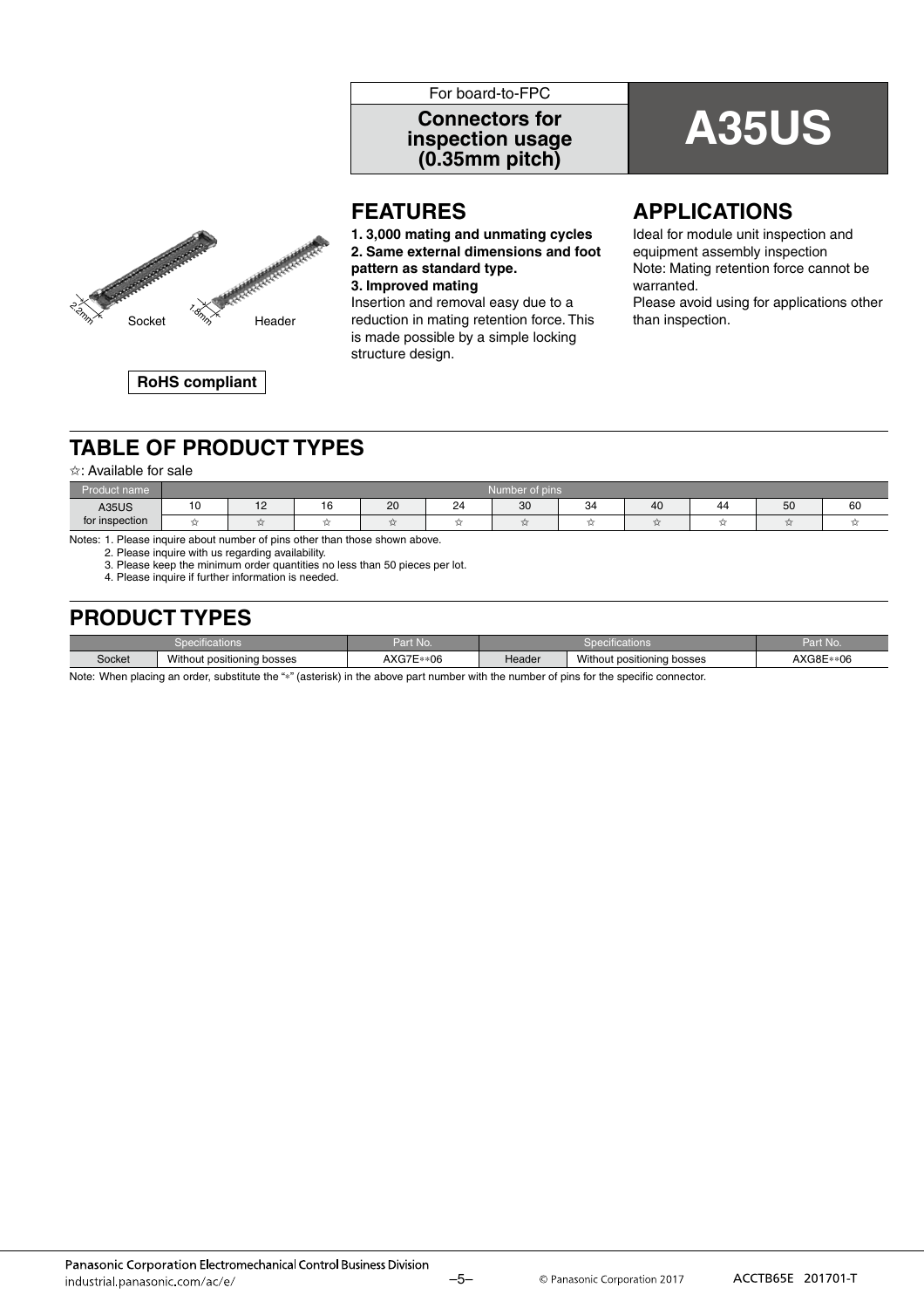## **NOTES**

#### **1. Design of PC board patterns**

Conduct the recommended foot pattern design, in order to preserve the mechanical strength of terminal solder areas.

#### **2. Recommended PC board and metal mask patterns**

Connectors are mounted with high pitch density, intervals of 0.35 mm, 0.4 mm or 0.5 mm.

In order to reduce solder and flux rise, solder bridges and other issues make sure the proper levels of solder is used. The figures to the right are recommended metal mask patterns. Please use them as a reference.

#### **• Socket (Mated height: 0.6 mm)**

Recommended PC board pattern (TOP VIEW)



Recommended metal mask pattern Metal mask thickness: When 100μm (Terminal opening ratio: 70%) (Metal-part opening ratio: 46%)



#### **• Header (Mated height: 0.6 mm)**

Recommended PC board pattern (TOP VIEW)



Recommended metal mask pattern Metal mask thickness: When 100μm (Signal terminal opening ratio: 70%) (Power terminal opening ratio: 77%)



Please refer to the latest product specifications when designing your product.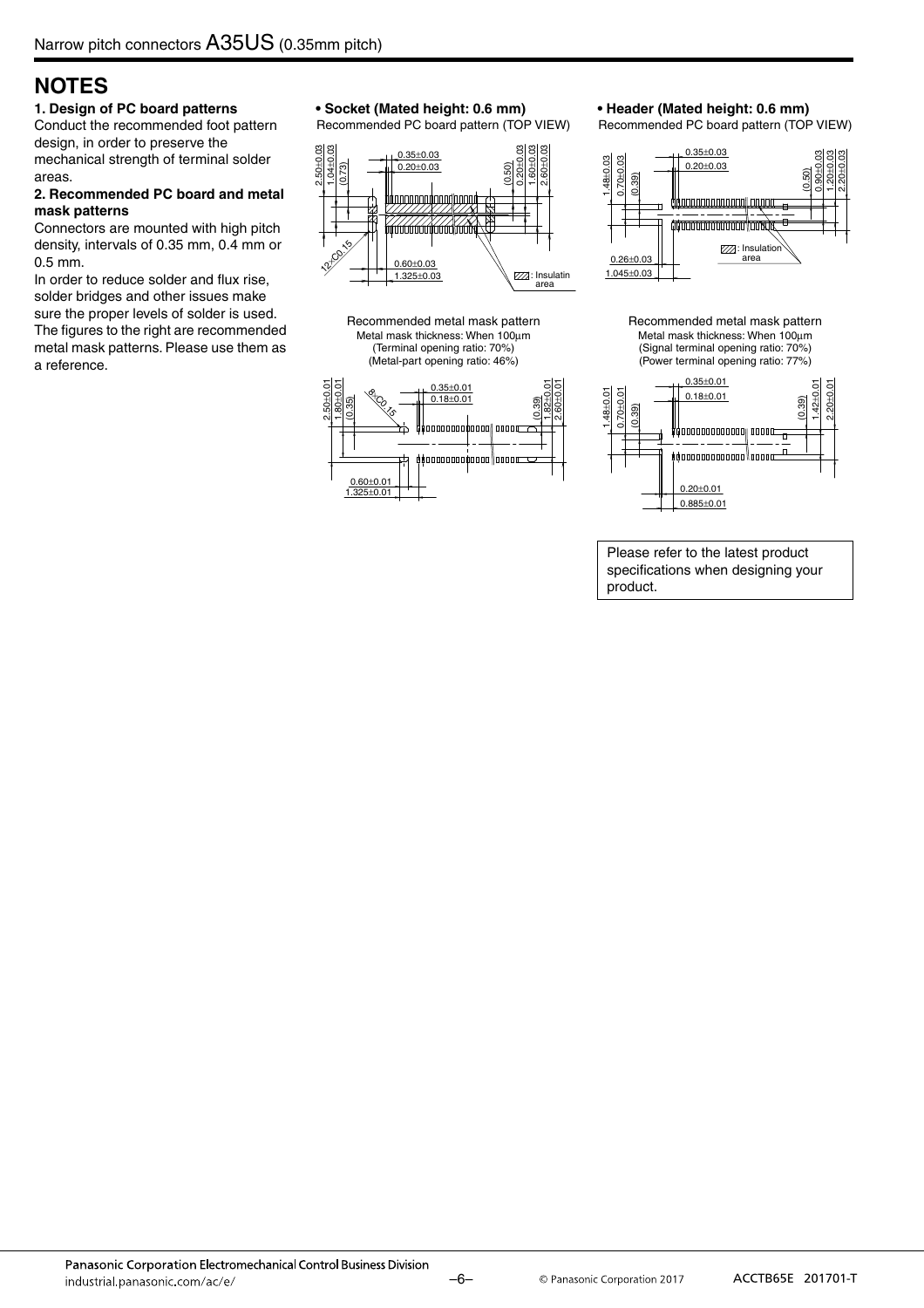## **For board-to-board/board-to-FPC Notes on Using Narrow pitch Connectors/ High Current Connectors**

## **About safety Remarks**

1) Do not use these connectors beyond the specification sheets. The usage outside of specified rated current, dielectric strength, and environmental conditions and so on may cause circuitry damage via abnormal heating, smoke, and fire.

2) In order to avoid accidents, your thorough specification review is appreciated.

Please contact us if your usage is out of the specifications. Otherwise, Panasonic Corporation cannot guarantee the quality and reliability.

3) Panasonic Corporation is consistently striving to improve quality and reliability. However, the fact remains that electrical components and devices generally cause failures at a given statistical probability. Furthermore, their durability varies with use environments or use conditions. In this respect, please check for actual electrical components and devices under actual conditions before use.

Continued usage in a state of degraded condition may cause the deteriorated insulation, thus result in abnormal heat, smoke or firing. Please carry out safety design and periodic maintenance including redundancy design, design for fire spread prevention, and design for malfunction prevention so that no accidents resulting in injury or death, fire accidents, or social damage will be caused as a result of failure of the products or ending life of the products.

#### **Regarding the design of devices and PC board patterns**

1) When using the board to board connectors, do not connect a pair of board with multiple connectors. Otherwise, misaligned connector positions may cause mating failure or product breakage.

2) With mounting equipment, there may be up to a  $\pm 0.2$  to 0.3-mm error in positioning. Be sure to design PC boards and patterns while taking into consideration the performance and abilities of the required equipment. 3) Some connectors have tabs embossed

on the body to aid in positioning. When using these connectors, make sure that the PC board is designed with positioning holes to match these tabs.

4) To ensure the required mechanical strength when soldering the connector terminals, make sure the PC board meets recommended PC board pattern design dimensions given. 5) PC board

Control the thicknesses of the coverlay and adhesive to prevent poor soldering. This connector has no stand-off.

Therefore, minimize the thickness of the coverlay, etc. so as to prevent the occurrence of poor soldering. 6) For all connectors of the narrow pitch series, to prevent the PC board from coming off during vibrations or impacts, and to prevent loads from falling directly on the soldered portions, be sure to design some means to fix the PC board in place.

#### **Example) Secure in place with screws**



When connecting PC boards, take appropriate measures to prevent the connector from coming off.

7) When mounting connectors on a FPC board:

• When the connector soldered to FPC is mated or unmated, solder detachment may occur by the force to the terminals. Connector handling is recommended in

the condition when the reinforcing plate is attached to the backside of FPC where the connector is mounted. The external dimension of the reinforcing plate is recommended to be larger than the dimension of "PC board recommended process pattern" (extended dimension of one side is approximately 0.5 to 1.0 mm). The materials and thickness of the reinforcing plate are glass epoxy or polyimide (thickness 0.2 - 0.3 mm) or SUS (thickness 0.1 - 0.2 mm).

• As this connector has temporary locking structure, the connector mating may be separated by the dropping impact depend on the size, weight or bending force of the FPC. Please consider the measures at usage to prevent the mating separation.

8) The narrow pitch connector series is designed to be compact and thin. Although ease of handling has been taken into account, take care when mating the connectors, as displacement or angled mating could damage or deform the connector.

#### **Regarding the selection of the connector placement machine and the mounting procedures**

1) Select the placement machine taking into consideration the connector height, required positioning accuracy, and packaging conditions.

2) Be aware that if the chucking force of the placement machine is too great, it may deform the shape of the connector body or connector terminals.

3) Be aware that during mounting, external forces may be applied to the connector contact surfaces and terminals and cause deformations.

4) Depending on the size of the connector being used, self alignment may not be possible. In such cases, be sure to carefully position the terminal with the PC board pattern.

5) The positioning bosses give an approximate alignment for positioning on the PC board. For accurate positioning of the connector when mounting it to the PC board, we recommend using an automatic positioning machine.

6) In case of dry condition, please note the occurrence of static electricity. The product may be adhered to the embossed carrier tape or the cover tape in dry condition.

Recommended humidity is from 40%RH to 60%RH and please remove static electricity by ionizer in manufacturing process.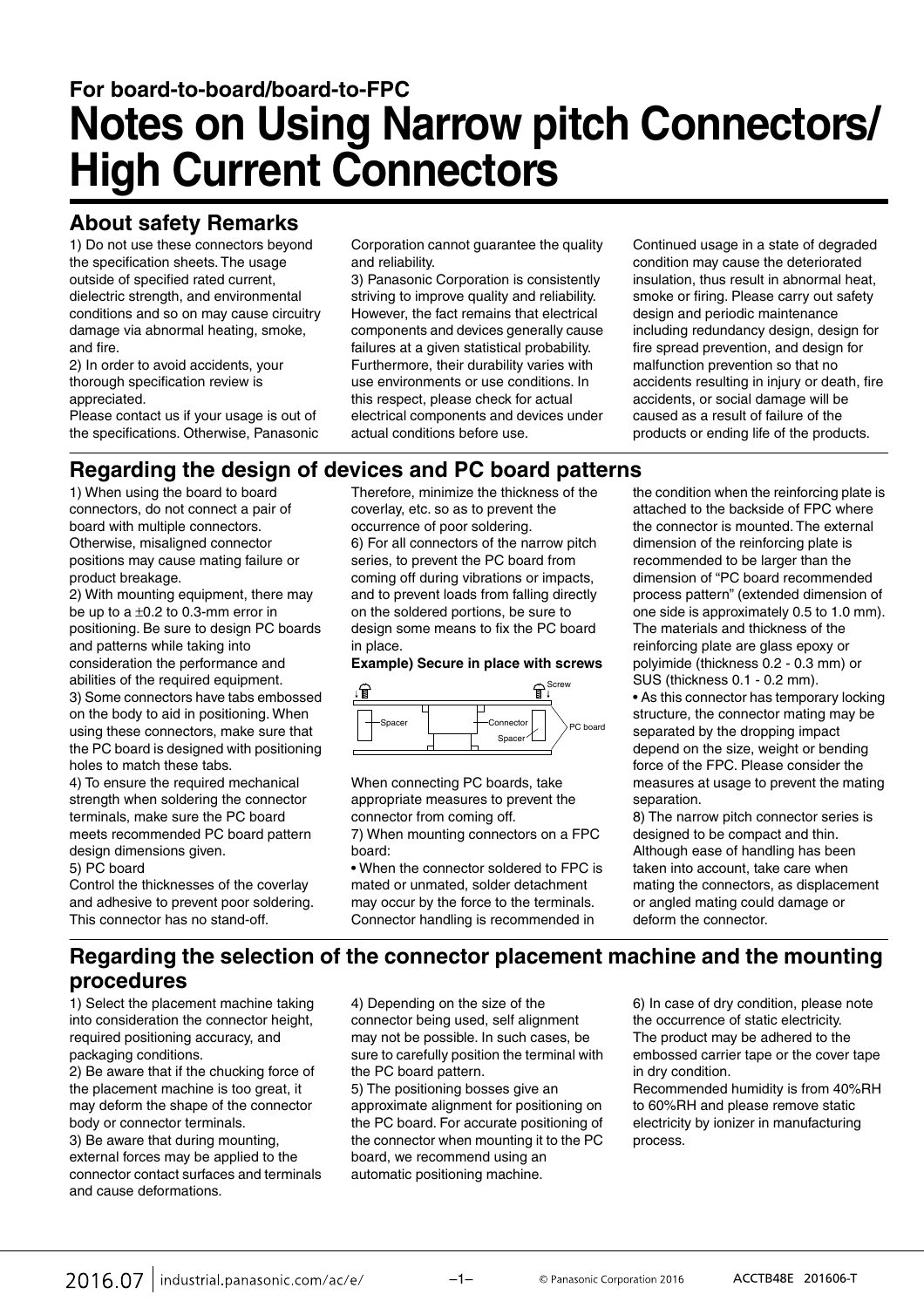#### **Regarding soldering** ■ Reflow soldering

1) Measure the recommended profile temperature for reflow soldering by placing a sensor on the PC board near the connector surface or terminals. (Please refer to the specification for detail because the temperature setting differs by products.)

2) As for cream solder printing, screen printing is recommended.

3) When setting the screen opening area and PC board foot pattern area, refer the recommended PC board pattern and window size of metal mask on the specification sheet, and make sure that the size of board pattern and metal mask at the base of the terminals are not increased.

4) Please pay attentions not to provide too much solder. It makes miss mating because of interference at soldering portion when mating.



5) When mounting on both sides of the PC board and the connector is mounting on the underside, use adhesives or other means to ensure the connector is properly fixed to the PC board. (Double reflow soldering on the same side is possible.)

6) The condition of solder or flux rise and wettability varies depending on the type of solder and flux. Solder and flux characteristics should be taken into consideration and also set the reflow temperature and oxygen level.

7) Do not use resin-containing solder. Otherwise, the contacts might be firmly fixed.

8) Soldering conditions

Please use the reflow temperature profile conditions recommended below for reflow soldering. Please contact us before using a temperature profile other than that described below (e.g. lead-free solder).



For products other than the ones above, please refer to the latest product specifications.

9) The temperature profiles given in this catalog are values measured when using the connector on a resin-based PC board. When performed reflow soldering on a metal board (iron, aluminum, etc.) or a metal table to mount on a FPC, make sure there is no deformation or discoloration of the connector before mounting.

10) Consult us when using a screenprinting thickness other than that recommended.

#### ■ **Hand soldering**

1) Set the soldering iron so that the tip temperature is less than that given in the table below.

#### Table A

| Product name        | Soldering iron temperature                           |
|---------------------|------------------------------------------------------|
| SMD type connectors | $300^{\circ}$ C within 5 sec.<br>350°C within 3 sec. |

2) Do not allow flux to spread onto the connector leads or PC board. This may lead to flux rising up to the connector inside.

3) Touch the soldering iron to the foot pattern. After the foot pattern and connector terminal are heated, apply the solder wire so it melts at the end of the connector terminals.



4) Be aware that soldering while applying a load on the connector terminals may cause improper operation of the connector.

5) Thoroughly clean the soldering iron. 6) Flux from the solder wire may get on the contact surfaces during soldering operations. After soldering, carefully check the contact surfaces and clean off any solder before use.

7) These connector is low profile type. If too much solder is supplied for hand soldering, It makes miss mating because of interference at soldering portion. Please pay attentions.

#### ■ Solder reworking

1) Finish reworking in one operation. 2) In case of soldering rework of bridges. Don't use supplementary solder flux. Doing so may cause contact problems by flux.

3) Keep the soldering iron tip temperature below the temperature given in Table A.

## **Handling Single Components**

1) Make sure not to drop or allow parts to fall from work bench.

2) Excessive force applied to the terminals could cause warping, come out, or weaken the adhesive strength of the solder. Handle with care.

3) Do not insert or remove the connector when it is not soldered. Forcibly applied external pressure on the terminals can weaken the adherence of the terminals to the molded part or cause the terminals to lose their evenness.

## **Precautions for mating**

This product is designed with ease of handling. However, in order to prevent the deformation or damage of contacts and molding, take care and do not mate the connectors as shown right.

Tilted mating

Press-fitting while the mating inlets of the socket and header are not matched

Strongly pressed and twisted

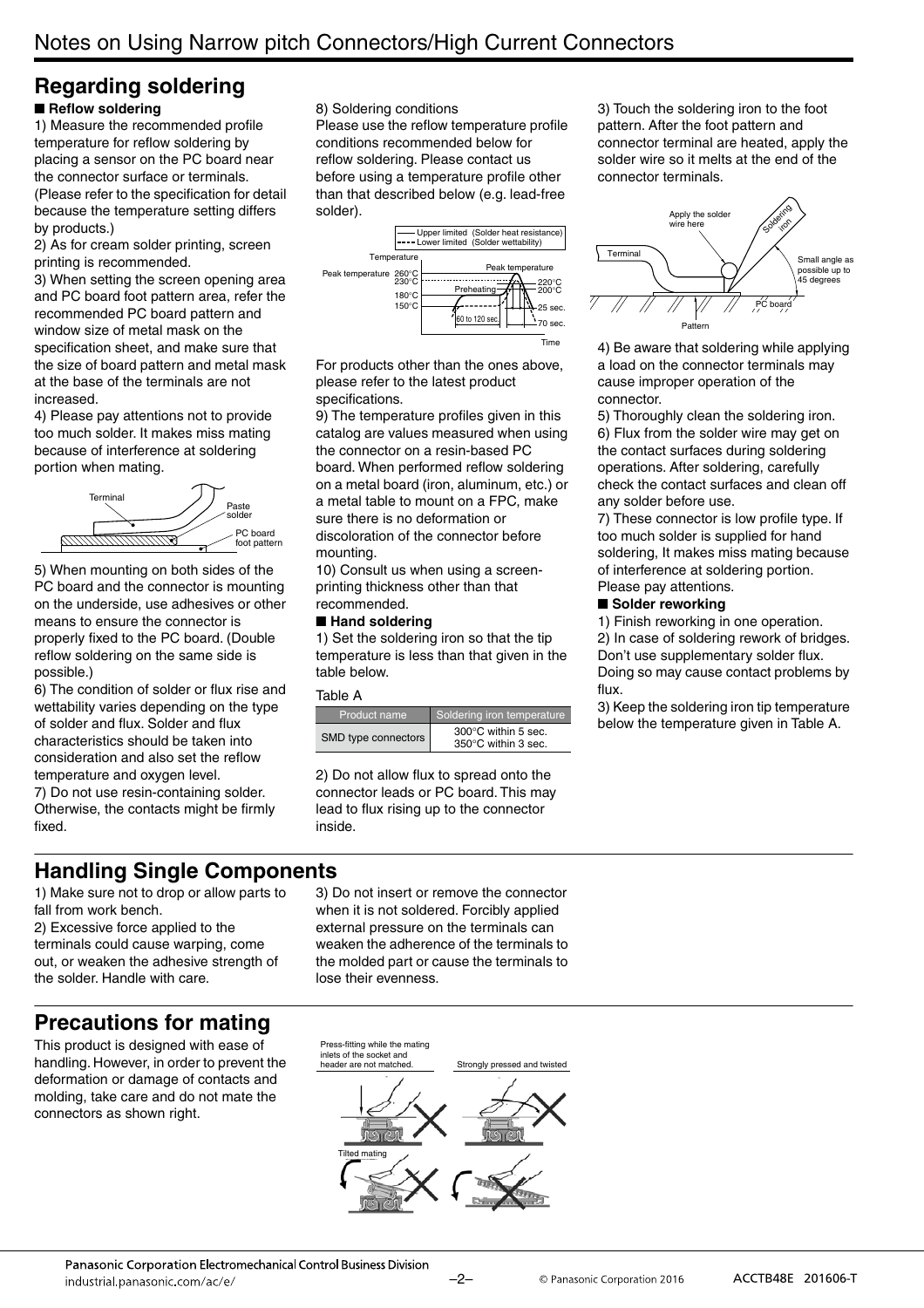## **Cleaning flux from PC board**

There is no need to clean this product. If cleaning it, pay attention to the following points to prevent the negative effect to the product.

2) Some cleaning solvents are strong and they may dissolve the molded part and characters, so pure water passed liquid solvent is recommended.

1) Keep the cleaning solvent clean and prevent the connector contacts from contamination.

## **Handling the PC board after mounting the connector**

When cutting or bending the PC board after mounting the connector, be careful that the soldered sections are subjected to excessive force.

The soldered areas should not be subjected to force.



## **Storage of connectors**

1) To prevent problems from voids or air pockets due to heat of reflow soldering, avoid storing the connectors in areas of high humidity.

2) Depending on the connector type, the color of the connector may vary from connector to connector depending on when it is produced.

Some connectors may change color slightly if subjected to ultraviolet rays during storage. This is normal and will not affect the operation of the connector. 3) When storing the connectors with the PC boards assembled and components alreeady set, be careful not to stack them up so the connectors are subjected to

excessive forces.

4) Avoid storing the connectors in locations with excessive dust. The dust may accumulate and cause improper connections at the contact surfaces.

## **Other Notes**

1) Do not remove or insert the electrified connector (in the state of carrying current or applying voltage).

2) Dropping of the products or rough mishandling may bend or damage the terminals and possibly hinder proper reflow soldering.

3) Before soldering, try not to insert or remove the connector more than absolutely necessary.

4) When coating the PC board after soldering the connector to prevent the deterioration of insulation, perform the coating in such a way so that the coating does not get on the connector. 5) There may be variations in the colors of products from different production lots.

This is normal.

6) The connectors are not meant to be used for switching.

7) Product failures due to condensation are not covered by warranty.

## **Regarding sample orders to confirm proper mounting**

When ordering samples to confirm proper mounting with the placement machine, connectors are delivered in 50 piece units in the condition given right. Consult a sale representative for ordering sample units.

Condition when delivered from manufacturing





Please refer to the latest product specifications when designing your product.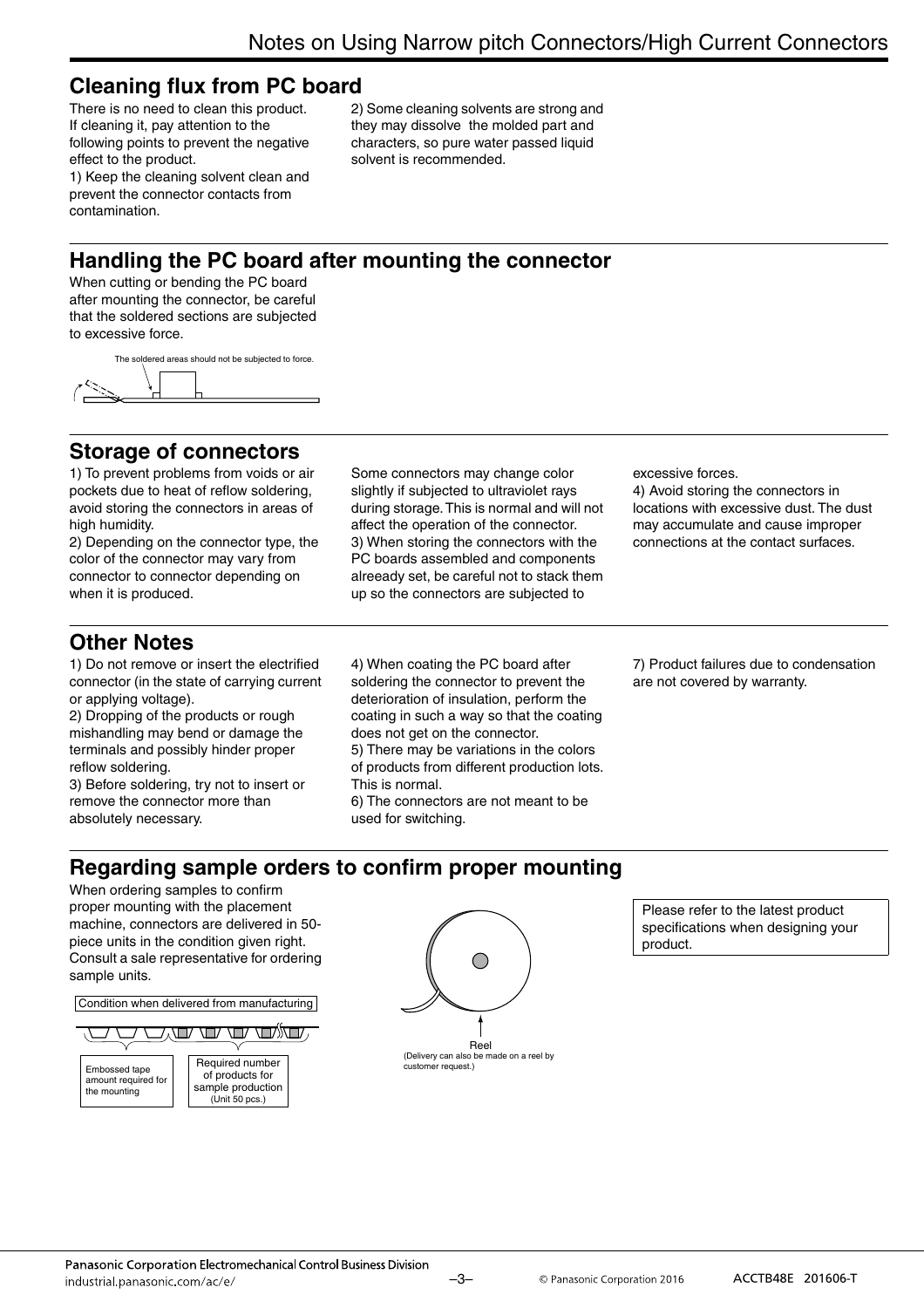Please contact ..........

## Panasonic Corporation

■ 1006, Oaza Kadoma, Kadoma-shi, Osaka 571-8506, Japan industrial.panasonic.com/ac/e/



©Panasonic Corporation 2017

Specifications are subject to change without notice.